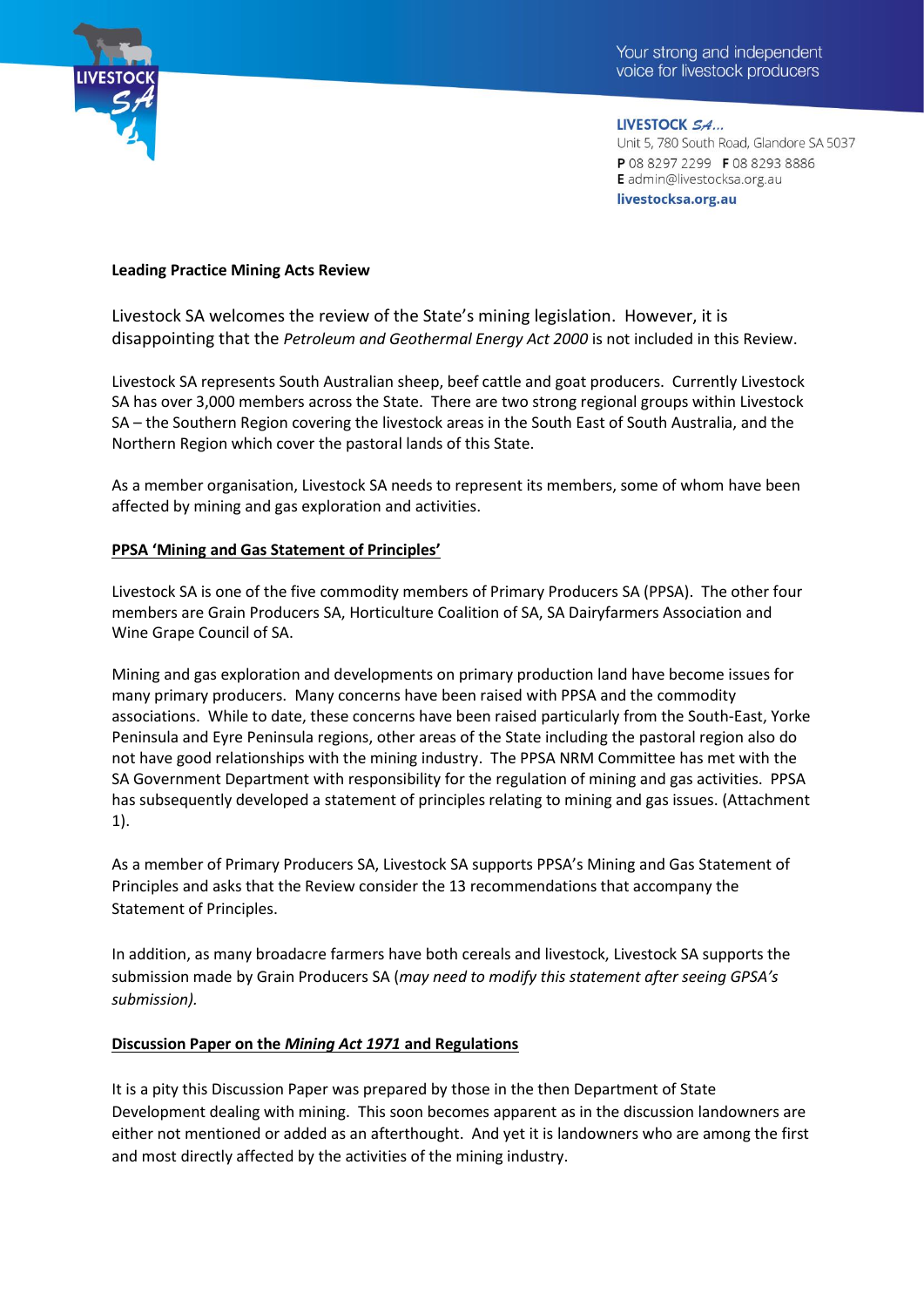There is concern in the Discussion Paper about providing security of tenure for mining operators to protect their investment and to assist in obtaining finance. Surely landowners need this too.

The Review is seeking to cover eight main aspects (pages 8 and 9), and yet any discussion on land access is only listed as the sixth of these. It is obvious that land access is taken for granted by the mining industry and any rights of the landowner are secondary.

According to the Discussion Paper, the first main point is to "bring forward the economic and social benefits of the state's mineral wealth for citizens, landowners, traditional owners, mining communities and miners." And yet by its very nature mining cannot continue indefinitely and all mines have a shelf-life. Surely there needs to be a balance between what mining can achieve and the current land use? And in the case of agriculture, this is a sustainable long term industry continually supporting the State.

The Discussion Paper highlights on page 15 the importance of early and ongoing stakeholder/community engagement. Unfortunately, feedback from livestock producers is that this does not always happen. Livestock producers are not anti-mining, but they need to see that their rights to continue to farm and/or to be fairly compensated are acknowledged not only by legislation but by the actions of both the mining companies and the government bureaucrats involved in administering mining. Even in the pastoral region, producers feel that they are second rate compared to those in the mining industry. One Livestock SA member has expressed it in these words:

*"The junior and the top end players are generally the worst. If you don't care/haven't got time to push for your rights and compensation, then generally they aren't a problem. Pastoralists are at the bottom of mining companies' liaison groups, well below aboriginal groups and native veg issues. I have lost track of how many hours that we have put into dealing with mining companies over the last 15 years. Continuity of contact with mining companies changing personnel is always an issue."*

### **Land access**

The current Mining Act is intent on giving the mining industry easy land access rights. This Review needs to attempt to readdress this situation. The Discussion Paper may state that "a robust land access regime is currently in place" (page 20) but this is not always the opinion of primary producers who are landowners.

To improve land access, consideration needs to be given to how this can be done fairly so that everyone benefits. Consideration needs to be given to having a mining ombudsman to assist in resolving disputes as well as what are the best court processes.

Perhaps it is also time for not only adequate levels of compensation, but land acquisition procedures need to be included in the legislation, even the need to compulsorily acquire land. The Discussion Paper quotes the CSIRO as calculating the cost of land access conflict of up to \$50,000 per day (page 23). While not knowing how this figure is derived, this is an unnecessary cost that could be easily reduced by improving the land access arrangements.

The State Government has recently announced that 10% royalties will be available for landholders as part of the process to encourage gas exploration and extraction. While Livestock SA does have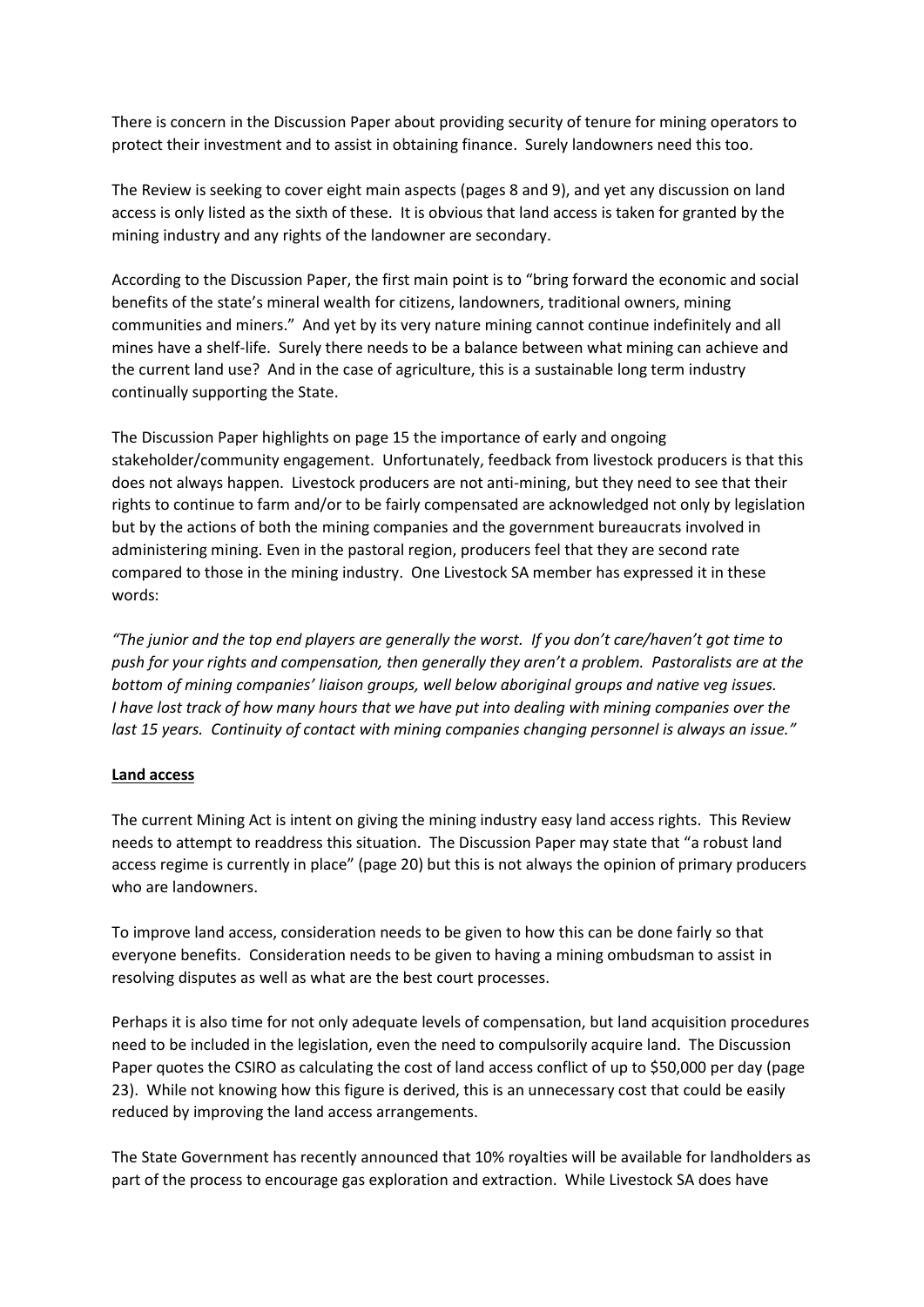concerns about this, if there are going to be royalties for landowners, these should extend to mining activities as well.

# **Entry to land**

As indicated Livestock SA represents pastoralists. They currently operate under 42 year pastoral leases. Livestock SA is currently considering how the length of these leases can be increased, with some pastoralists indicating their preference would be for 100 year leases. In readiness for any increase in the length of pastoral leases, now would be an ideal time to put pastoralists on the same footing as those landowners with freehold land. While pastoralists do not own the land they operate on, they do invest considerable funds for infrastructure improvements particularly secure water supplies, and they should be treated like any other landowner.

In relation to 'exempt land' while this is a very misleading term, Livestock SA would like to see Section 9 amended to state "land that is lawfully and genuinely used as a yard or garden or for agriculture, horticulture or viticulture" so that the definition comprehensively covers agricultural, horticultural and viticultural operations and most importantly for livestock producers would include grazing. This is the second recommendation of PPSA.

# **Biosecurity**

The mining industry, and the Government Department that administers mining, needs to be aware that all primary producers are being encouraged to improve their biosecurity practices. Farm biosecurity is a set of measures designed to protect a property from the entry and spread of pests and diseases.

Currently Livestock SA is working closely with PIRSA's Biosecurity SA in developing a 'One Biosecurity' program where livestock producers will score based on the biosecurity practices on the farm, as well as on the disease status. As part of this process PIRSA's Chief Veterinary Officer suggested that producers receive 'credit points' for having as a good biosecurity practice all gates on a property locked.

For effective biosecurity, producers do need to control who enters their property by limiting entry points (one entry point is preferable) and locking restricted areas. This is a necessary measure to be able to maintain Australia's export markets. All producers need to develop a 'lock the gate' attitude for biosecurity reasons.

In negotiating access arrangements with landowners, the mining industry needs to factor in any restrictions as well as take any additional precautions that may be required including washing equipment, wearing protective clothing, and even having to use the landowners' vehicles and machinery if there is a biosecurity policy that other vehicles and machinery are not allowed on the property.

It is noted that the Government can require explorers and operators to give a security bond to the Minister to cover rehabilitation. This should be expanded to include biosecurity.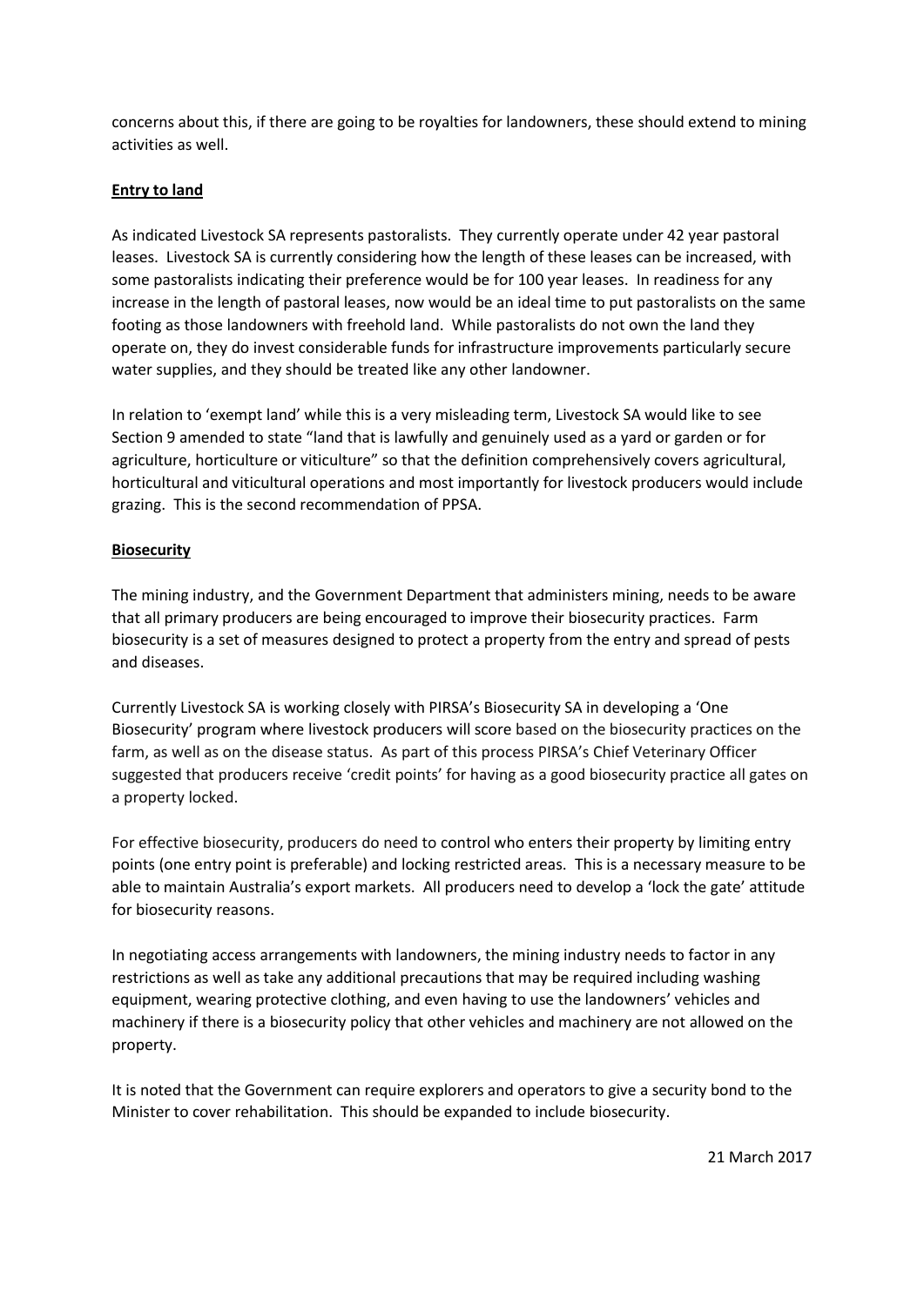

# **Mining and Gas Statement of Principles**

It is vital that decision-making on mining and gas projects is underpinned by a robust knowledge base and that local communities are well informed to determine their own positions on proposals. Local communities should have their interests respected and not overridden or ignored by outsiders.

PPSA supports the following principles:

- The profitability and long-term sustainability of food and fibre production must not be compromised.
- Australia's reputation for safe, clean quality food must not be compromised.
- Water resource quality and quantity should not be compromised.
- Social, economic and environmental outcomes must not be compromised.
- A long-term view must be taken in assessing mining and gas proposals, considering any possible long-term impacts and seeking to prevent significant negative impacts over a long timescale.
- The key to productive relationships between agriculture and mineral and petroleum industries is relationships built on genuine trust and goodwill and appropriate community engagement.
- Landholder rights impacted by mineral and petroleum licences must be protected by strong regulatory frameworks.
- Land access agreements should recognise landholder and occupier property rights, and the negotiations must be respectful of farmers.

Community engagement must be consistent with the following principles:

- Transparency and full disclosure;
- Early and ongoing collaboration;
- Inclusiveness;
- Ethical and responsible business practice;
- Integrity and appropriate behaviour;
- Capacity building; and
- Listening and responding to community concerns.

Any land access agreements should include:

- Appropriate recompense for the full range of costs;
- Clear agreements with landholders regarding the disposal and acquisition of any exploration or extraction licence;
- Mining practices including compliance with drilling legislation and regarding the use of chemicals;
- Biosecurity requirements;
- WH&S requirements:
- Rehabilitation of land;
- Appropriate long-term insurance and bond arrangements;
- Arrangements for normal agricultural operations; and
- Any and all conduct while operating within the landscape.